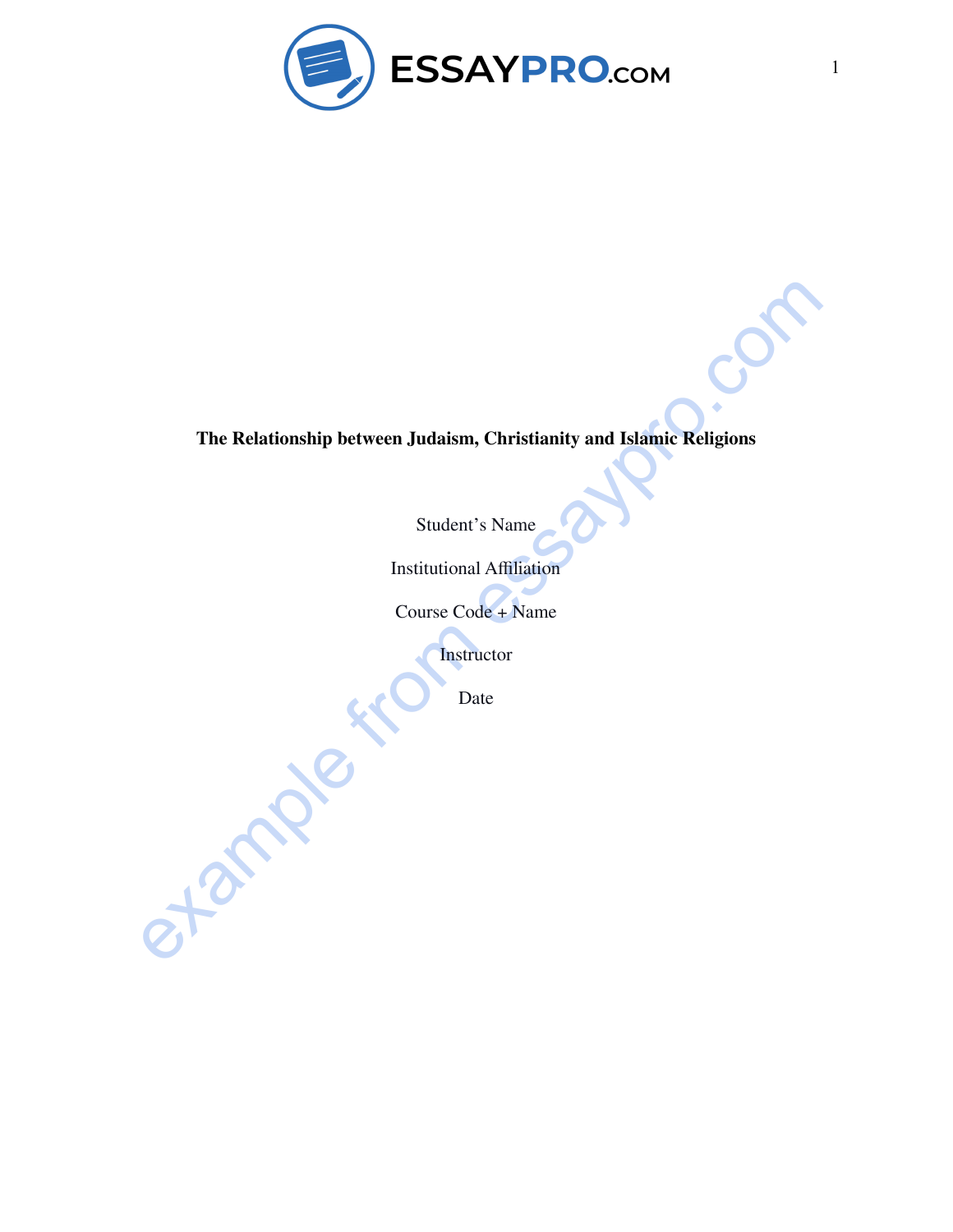

### **The Relationship between Judaism, Christianity and Islamic Religions**

Despite the difference in doctrines, the Jews, Christians, and Muslims have, in one way or another, related in accordance to their faith and beliefs. The three monotheistic religions are known for their high regard for their disparities despite the similarities they manifest. It is not only a matter that concerns the religions themselves but also the society, given the world is slowly changing and more people have begun to question the existence of each religion in essence. While the similarities may be subtle, the extent of reach is relatively wide. For that cause, the standing of these religions needs some inspection.

y a matter that concerns the religions themselves but also the society, given the world is<br>why changing and more people have begun to question the existence of each religion in<br>ence. While the similarities may be subtle, t Noteworthy, there are common features in the religions, such as the tenacious adherence by certain groups, which may also pose the question regarding not only lack of choice but also the need to be considered one. While religion is entirely a choice, the doctrines practiced in each are what make one a believer: a Jewish, a Christian, or a Muslim. The Survival of each religion lies heavily on the practices that are fundamental to each person who belongs. These concepts presented by each religion are the core definition of each and, therefore, the major cause of the discrepancies. The paper herein assesses the historical background of each of these three religions and places each into context. An intensive understanding of the notions in which each religion is rooted is required to make a concrete understanding of their disagreements.

### **Historical Relationship**

Christianity, Judaism, and Islam are three common religions across the globe. These religions are sometimes regarded as the Abrahamic religions (Cragg, 2016). This is because they are attributed to have begun from the faith of Abraham. The first to ever exist was Judaism, one from which the other two are said to have emerged. Judaism around the 2000CE. The group of believers, called Jews, relied on the Tanakh to pass doctrines to their followers. Later, Christians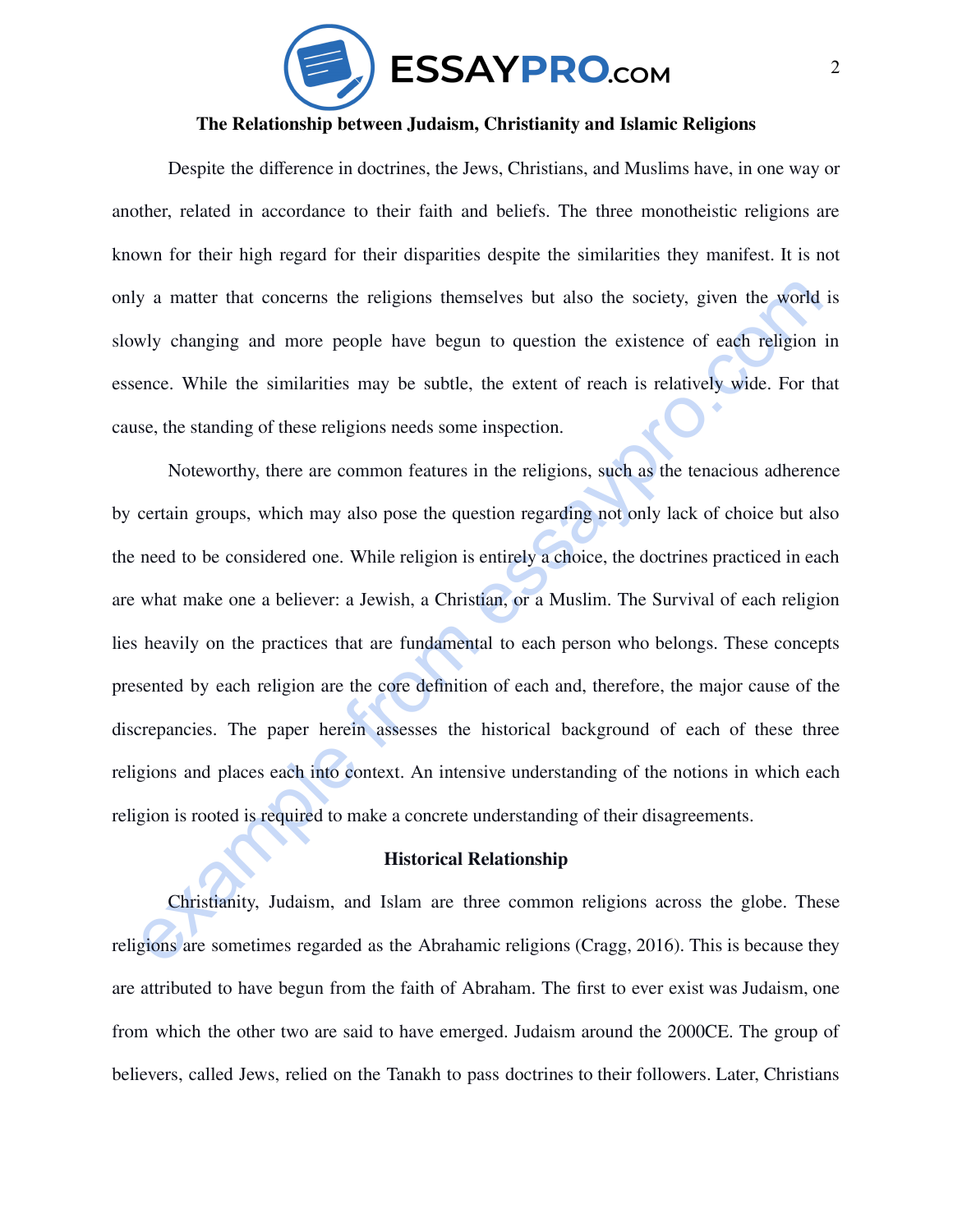

emerged from the Jews following their belief that Jesus, the Son of God, had been sent. The New Testament was formed, which was then compiled together with the Tanakh to form what is now referred to as the Holy Bible. Islam also emerged shortly after. It was based on the holy book Quran. The three religions considerably differ, but their existence also portrays certain similarities which cannot be merely shoved as non-related.

ilarities which cannot be merely showed as non-related.<br>The first true semblance portrayed by the three religions is their monotheistic nature. The<br>gions share a belief in the existence of one God, a relationship that is s The first true semblance portrayed by the three religions is their monotheistic nature. The religions share a belief in the existence of one God, a relationship that is said to must have been agreed on by the leaders of the religions. According to Massey & Massey-Gillespie (1993), the oldest creeds show that each religion believes in one God. The purpose of a creed was to show the community the concepts that governed their existence and provide a distinguishing power from the other communities in their vicinity. The Jewish doctrine is found in the book of Deuteronomy 6:4: "Hear, O Israel, God our Lord is One."

On the other hand, the Christians have their creed directed in three directions: they point out the triple existence of God through the Trinity: God the Father, the Son, and the Holy Spirit. John 17:3 states, "And this is life eternal: that they might know Thee, the only God, and Jesus Christ [the anointed one (Christos)] whom Thou hast sent." It is on the basis of this creed that Christians distinguished themselves from the other religions.

Islam came up with their creed in which they had to justify their faith while also stating their disagreement with the Christian community in the Shahada: "I witness that there is no god (or: nothing divine), but God (Allah) and that Muhammad is his prophet." The historical similarities that the religions display provides a chance to classify them as a unified unit, despite the attempts to homogenize each by itself while alienating the others based on doctrines.

### **Differences in the Religions**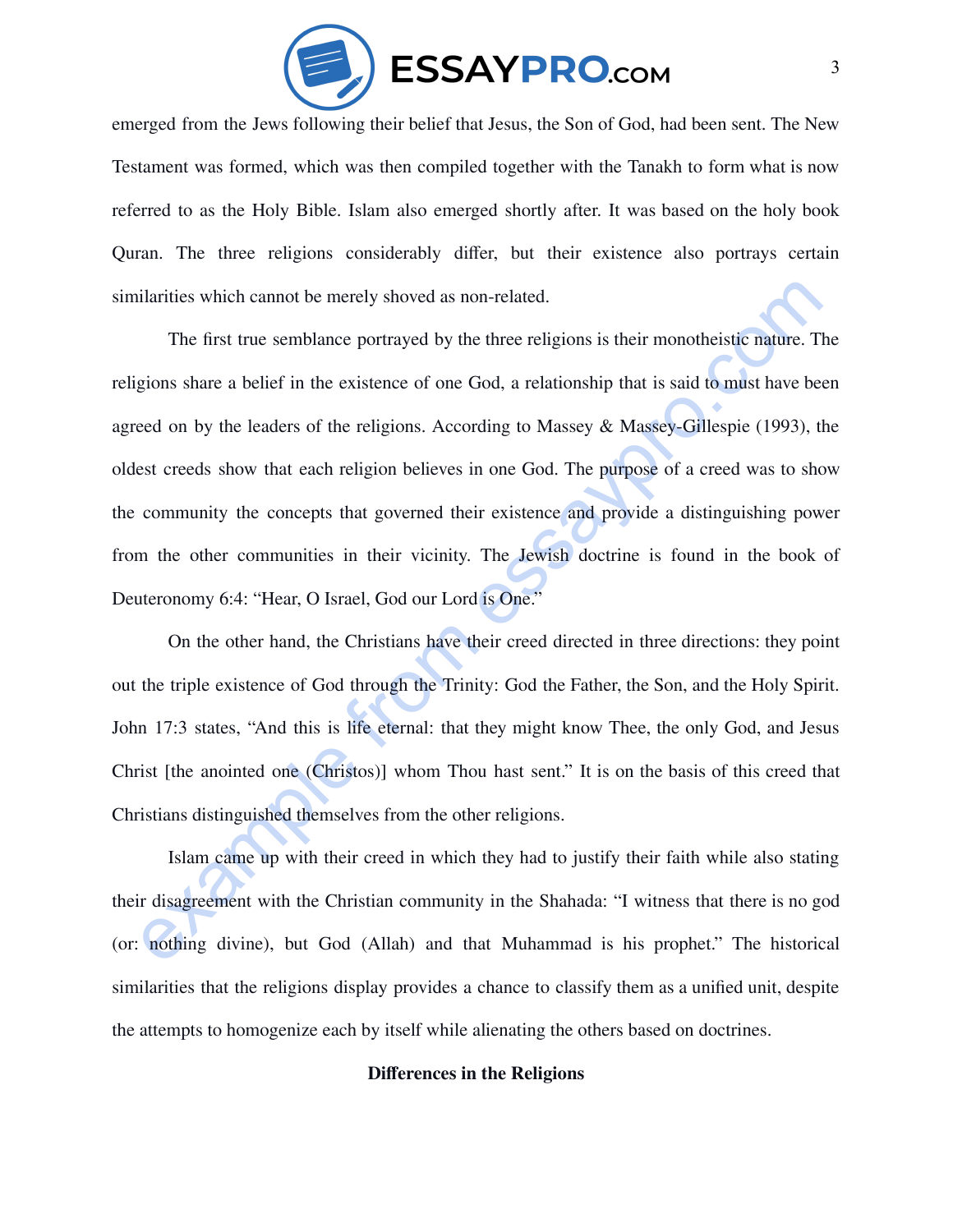

The basis of a religion is its fundamental concepts that are prescribed for every devotee to follow. According to Arkoun (1989), the religions differ subtly despite the similar reverence for one God. As aforementioned, the three religions are based on the belief that there exists only one God, who, in his all being, is the creator of the earth. However, their notion of this same God differs. In the Christian community, there is one God who is three in one. The notion is founded on the scripture that portrays God as having three forms: The Holy Spirit, the Son, and the Father (Mathew 28:19). In the Islam religion, however, only Allah exists, who is not a trinity at any point of faith (Quran 112:1). The Muslims believe that God is monotheistic and, as such, cannot exist as Christians consider God to exist in three forms.

iers. In the Christian community, there is one God who is three in one. The notion is founded<br>the scripture that portrays God as having three forms: The Holy Spirit, the Son, and the Father<br>athew 28:19). In the Islam relig This marks one point of disagreement despite the settlement that there exists only one God. In the Judaism concept, the belief in the Tanakh, which is now referred to as the Old Testament, the Christian's Holy Bible only depicts the existence of one God who is referred to as Yahweh or Jehovah (Deuteronomy 6:4). Consequently, each of the three religions constitutes a set of concepts regarding God, so it is a point of both disagreement and agreement among the three.

Still based on the nature of God, in the three religions, the position of Jesus Christ stands out as a point of disagreement. In the Christian docket of faith, Jesus Christ is one of the three in one God. He is the Son of God through whom salvation is given unto believers. In the Nicene Creed, he is the true God born from a true God (Peters, 1990). Considerably, Christians highly believe that it is only through Jesus that one is able to reach God the Father, and the Son is the same as the Father. In the Islamic religion, however, Isa (Jesus) is a prophet of the Lord. As Christians ascribe, he was born of the Virgin Mary but still does not qualify to be considered divine (Quran 5:17). In this construct, the relationship between Christians and Islam is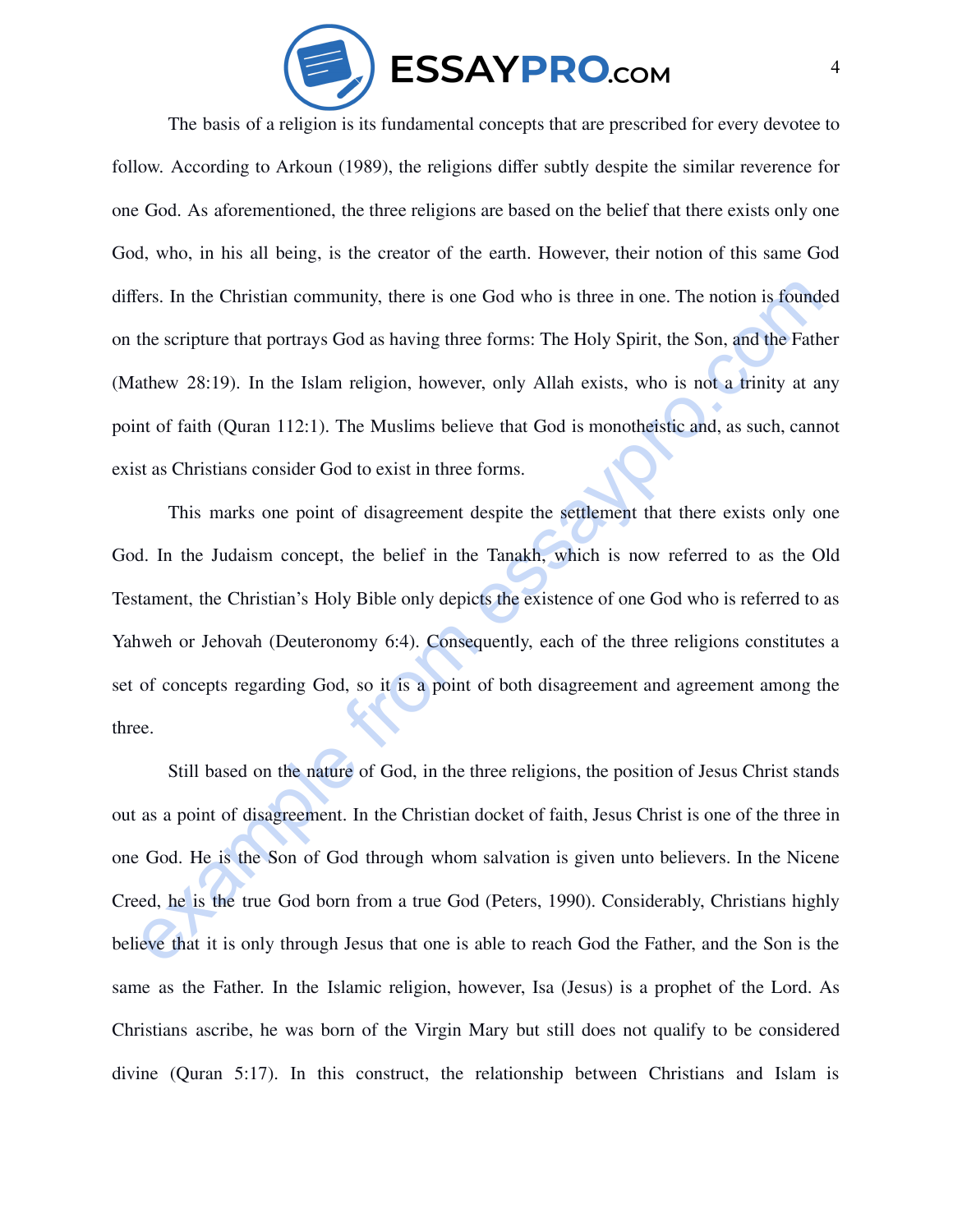

highlighted. However, it still remains an issue of debate based on the minor differing opinion.

In the Jewish outline, Jesus is but an ordinary person who is neither the Messiah nor a divine being (Swartz & Peters, 1984). Likewise, the different yet similar concept seems to unite Muslims and Jews whose opinions of Jesus are closely related though still quite despaired. According to Maybaum (1976), there seems to have been a dialog between the leaders of the monotheistic religions based on the relationships displayed by their basis of the formulation.

Based on the religion's overview of the nature of God, while there seems to be a certain level of disparity, the relationship is evident enough to support the claim regarding dialoguing a way through the establishment of the different religions. Otherwise, their faith might as well have been quite unrelated.

## **Current Relationship**

cording to Maybaum (1976), there seems to have been a dialog between the leaders of the nonbeistic religions based on the relationships displayed by their basis of the formulation.<br>
Based on the religion's overview of the The idea of religion has constantly been changing in Judaism, Christianity, and Islam. The idea retains that one definitely has to belong, and belonging follows a set of doctrines (Al-Faruqi, 1998). However, it is also understandable that these doctrines have become more relaxed with time. Inasmuch as they are the foundation, contextual religion has deterred the strictness to a certain level. For instance, circumstances in modern society are not in any way comparable to the times when the religions were started, and hence, teachings logically should address matters as they are today. Due to such demands, it is the duty of religious leaders and teachers to provide their interpretation such that the teachings are applicable today.

Another issue today is the concept of one's religious identity. It has been that one's religious identity is socially given. Therefore, all that one has to do is to fully submit to the doctrines that the believers ascribe to (Cragg, 2016). However, this has changed drastically in recent years. Believers now feel the need to self-identify and to follow only what they also find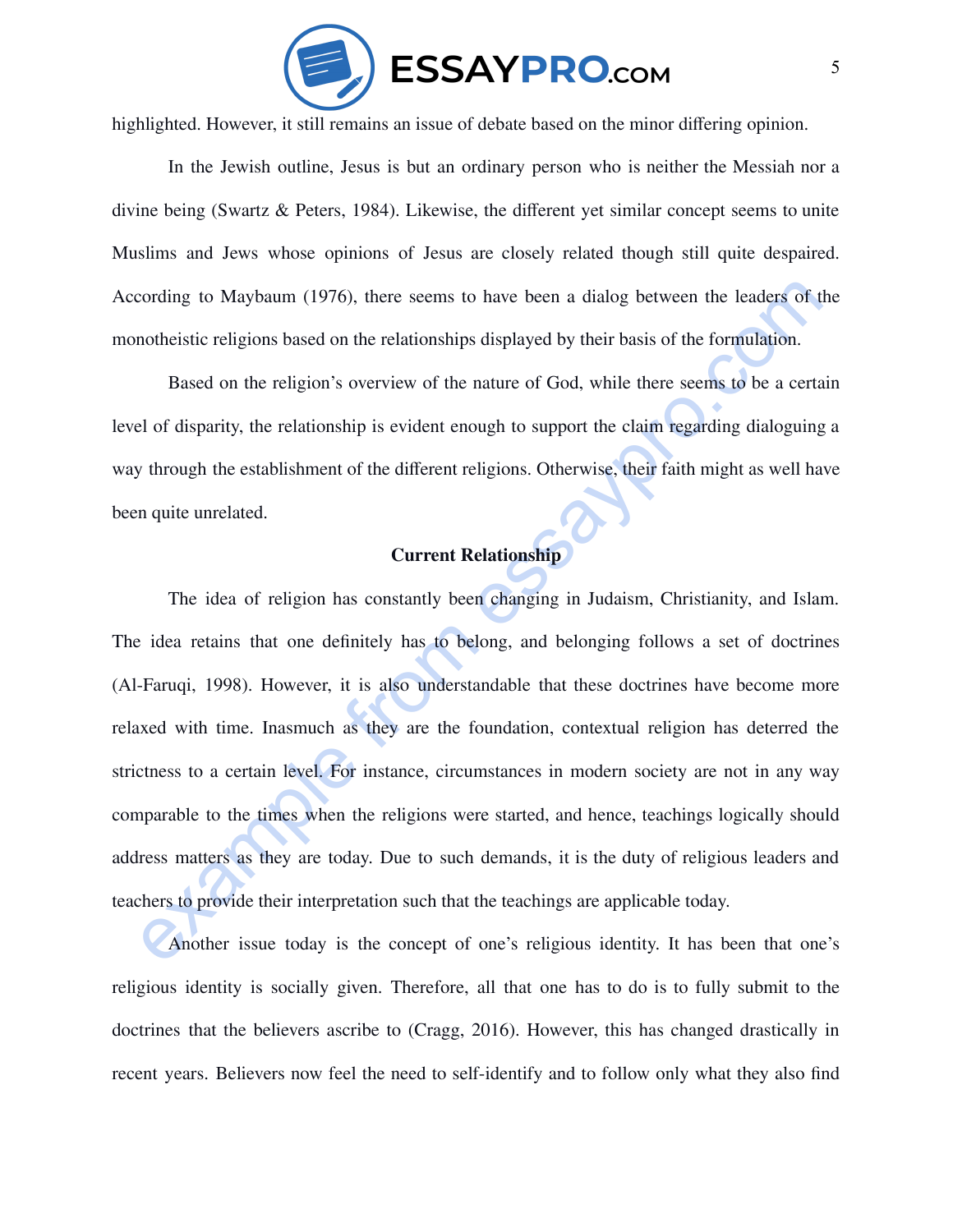

agreeable with the person they identify themselves with.

Obviously, it is now a quest for self-identity both individually and within the community. Today, religious identity is a part of a larger scope of one's self-identity. The two must meet at some point. The notion of social role has been done away with, especially in cases where it contrasts one's personal outlook on certain matters (Cragg, 2016). For instance, the holy war that some members of the Islam community engage in cannot be partaken by some members due to their personal beliefs regarding fellow human beings. Today, more people are merely called a Jew, a Christian, or a Muslim due to social constructs, but such tags do not define the person.

#### **Conclusion**

trasts one's personal outlook on certain matters (Cragg, 2016). For instance, the holy war that<br>the members of the Islam community engage in cannot be partaken by some members due to<br>ir personal beliefs regarding fellow hu Today, changes have been observed as relations are no longer rigidly based on the concepts learned out of Christianity, Judaism, or Islam as a religion. Instead, believers rely more on their identity to govern their relationship with others and identify who may or may not be from the same religious construct as they. While religious leaders may put their best efforts towards ensuring a certain level of homogeneity, the individual being always comes first as far as personal relations go. Noteworthy, even the more rigid religions, such as Islam and Judaism, have shown to a large extent that the influence of personal views on religion is slowly cropping out in the society, and the religious norms, however rigid, cannot influence this in any way. What stands out is that religion may, in actuality, be a way to separate people who are no longer looking towards religious differences to co-exist in humanity as one people.